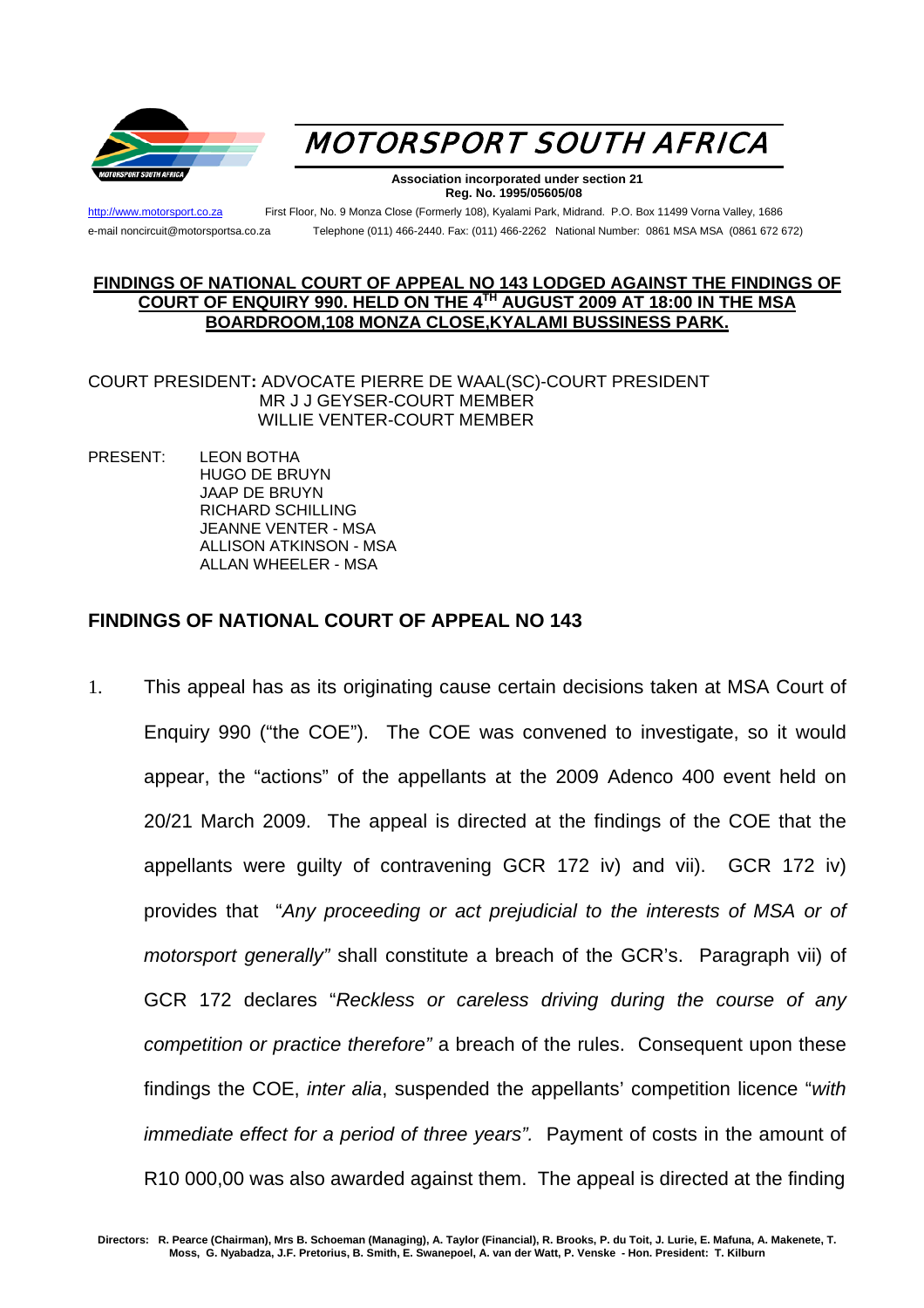- 2. that the appellants breached the aforesaid GCR's, the suspension of their competition licences and the adverse award in respect of costs.
- 3. Before this Court the appellants were represented by Mr Botha. He, *in limine*, raised the argument that the COE could not investigate aspects or actions which the stewards of the meeting had already taken a decision on (as contended, occurred in this instance). The argument is based on the provisions of GCR 208 v). Suffice it to state that this Court is of the view that there is no merit to the point *in limine* raised on behalf of the appellants. A Court of Enquiry, in terms of the provisions of GCR 208 v) may consider "all matters which may include disciplinary matters not heard during the event by the stewards or a tribunal. It is not stated that a Court of Enquiry may only consider matters not heard during the event by the stewards. Such an interpretation simply does not accord with the simple and clear language used in the particular GCR. The COE was properly convened and constituted despite the findings of the stewards of the aforesaid meeting (which essentially went in favour of the appellant against the COC). The point *in limine* is therefore dismissed.
- 4. It is clear from the findings of the COE that the breaches of the rules upon which the penalties and costs were imposed, were based on the fact that the appellants "*were speeding in a built-up/ provincial area on a road open to the public and indeed used by the public on a section of road not forming part of the competition on race day"*. It is not entirely clear what the evidence was which the COE had at its disposal and upon which the aforesaid findings were based. It is gleaned from the wording of the findings of the COE that it did not have at its disposal evidence of the actual speed which would have constituted the alleged "*contravention of*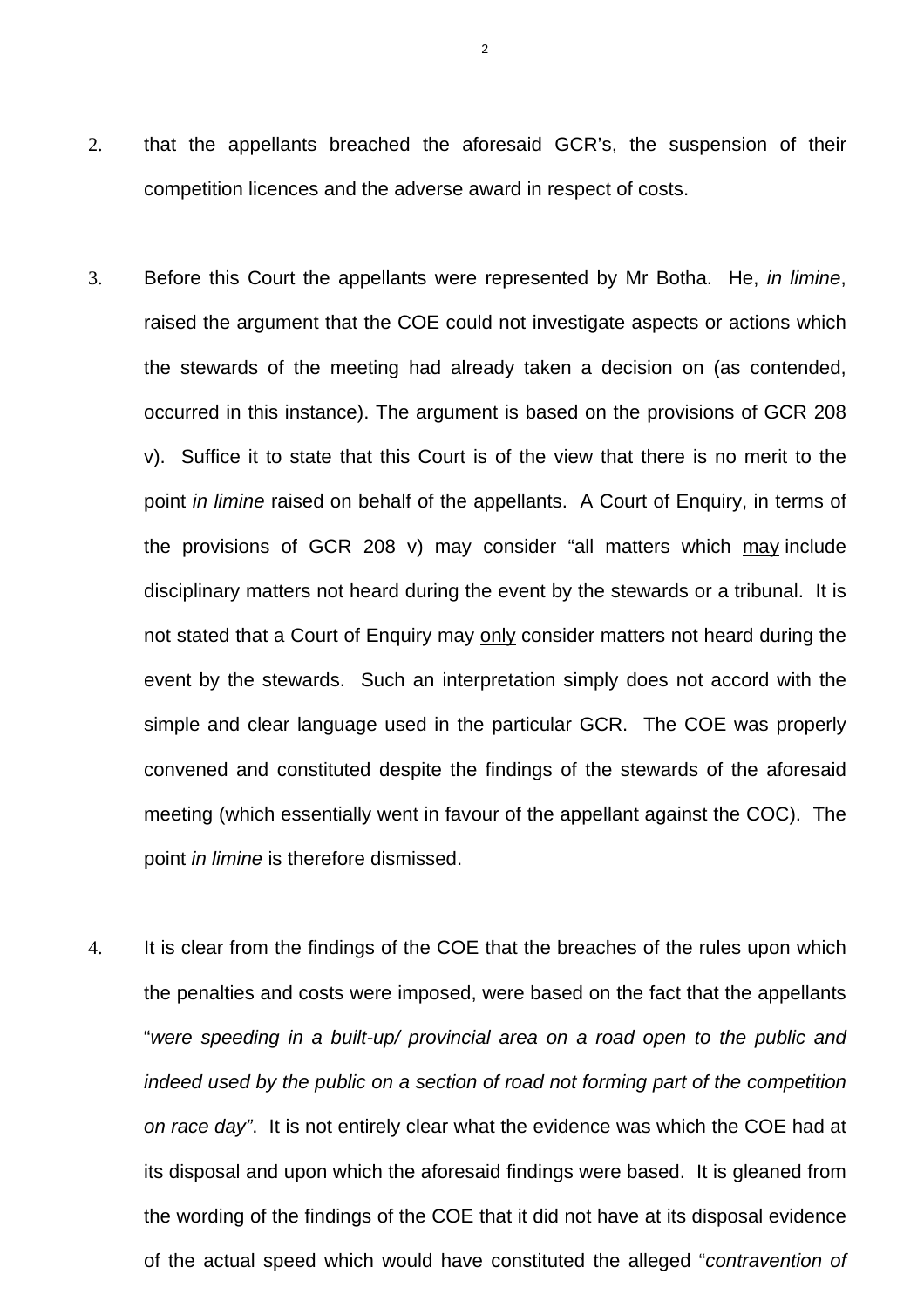*the speed limit".* It is expressly stated by the COE that "(t)*he extent of the contravention of the speed limit is not being questioned by this Court and is subject to civil and legal proceedings."* According to the findings of the COE, one of the appellants (presumably Mr Jaap de Bruyn, admitted to the transgression. It is not clear whether this alleged admission was an admission before the COE or whether it was an admission to a witness who gave evidence before the COE. The appellants, in this Court, denied ever having made any admission either to the COC (who seems to have been the only person who gave evidence before the COE) or during the proceedings before the COE.

- 5. In terms of GCR 208 viii), the appeal before this Court was in essence an enquiry *de novo*. Not a single shred of acceptable evidence was adduced before this Court in support of the alleged contravention of the GCR's by the appellants. The COC, Mr R G Marle, submitted a written statement to this Court setting out a number of allegations against the appellants and explaining why he was unable to attend the proceedings before this Court. Due to the nature of the allegations against the appellants, this Court was not amenable to receiving evidence in this form where the appellants would have no opportunity of testing the veracity of the particular allegations by means cross-examination. In any event, it would appear that the thrust of Mr Marle's statement pertaining to the alleged speeding is in any event based on hearsay. No other evidence constituting proof of the alleged transgression was adduced. Apparently the particular traffic officials allegedly involved in the incident were not prepared to travel to Johannesburg to give evidence.
- 6. In the absence of any evidence of the alleged or any other transgression by the appellants, the appeal must succeed. In the result the following order is made:

3